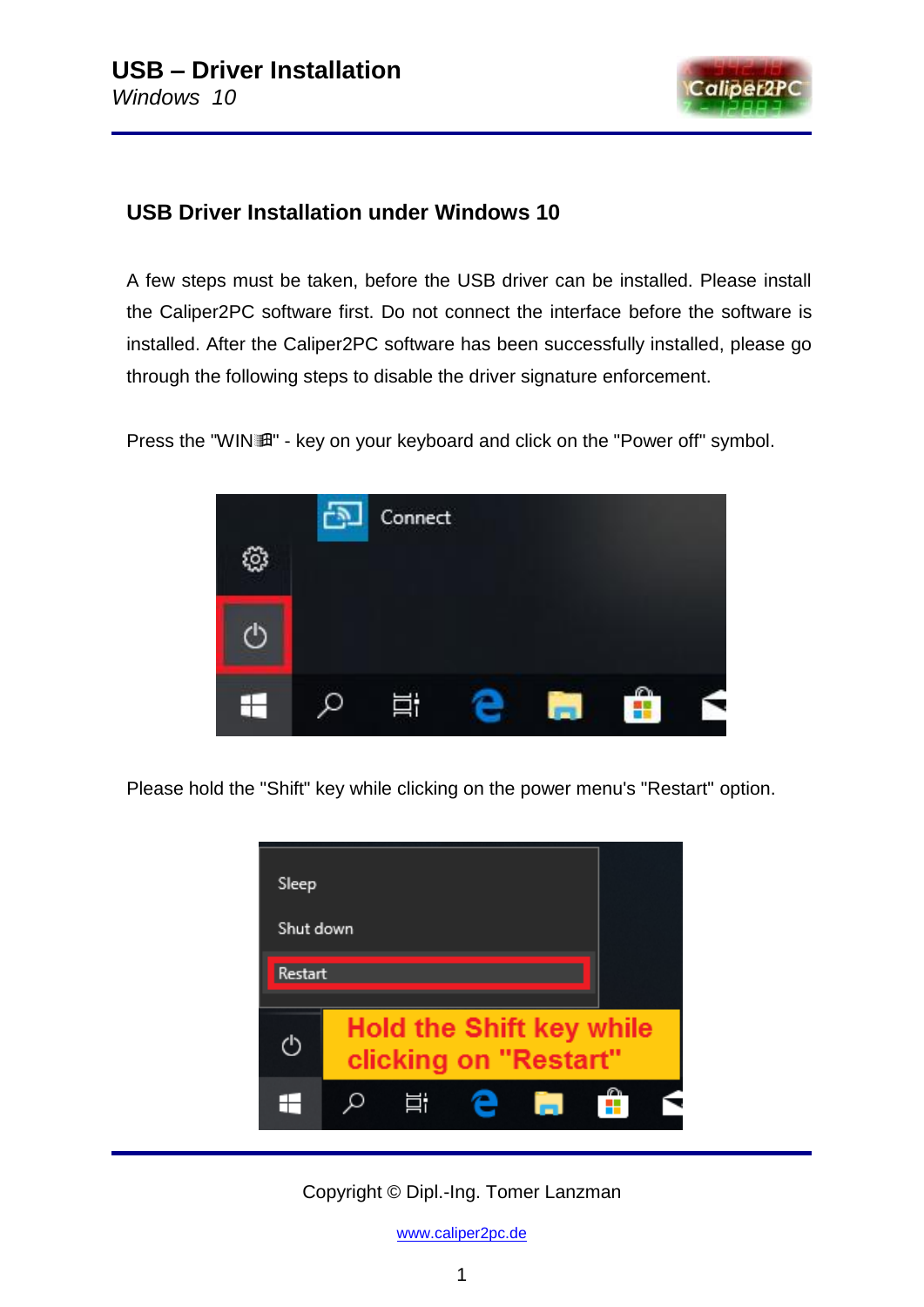

Windows 10 restarts and shows up this window:



Click the "Troubleshoot" option to open the Troubleshoot window.



Select "Advanced options" from the "Troubleshoot" window.

Copyright © Dipl.-Ing. Tomer Lanzman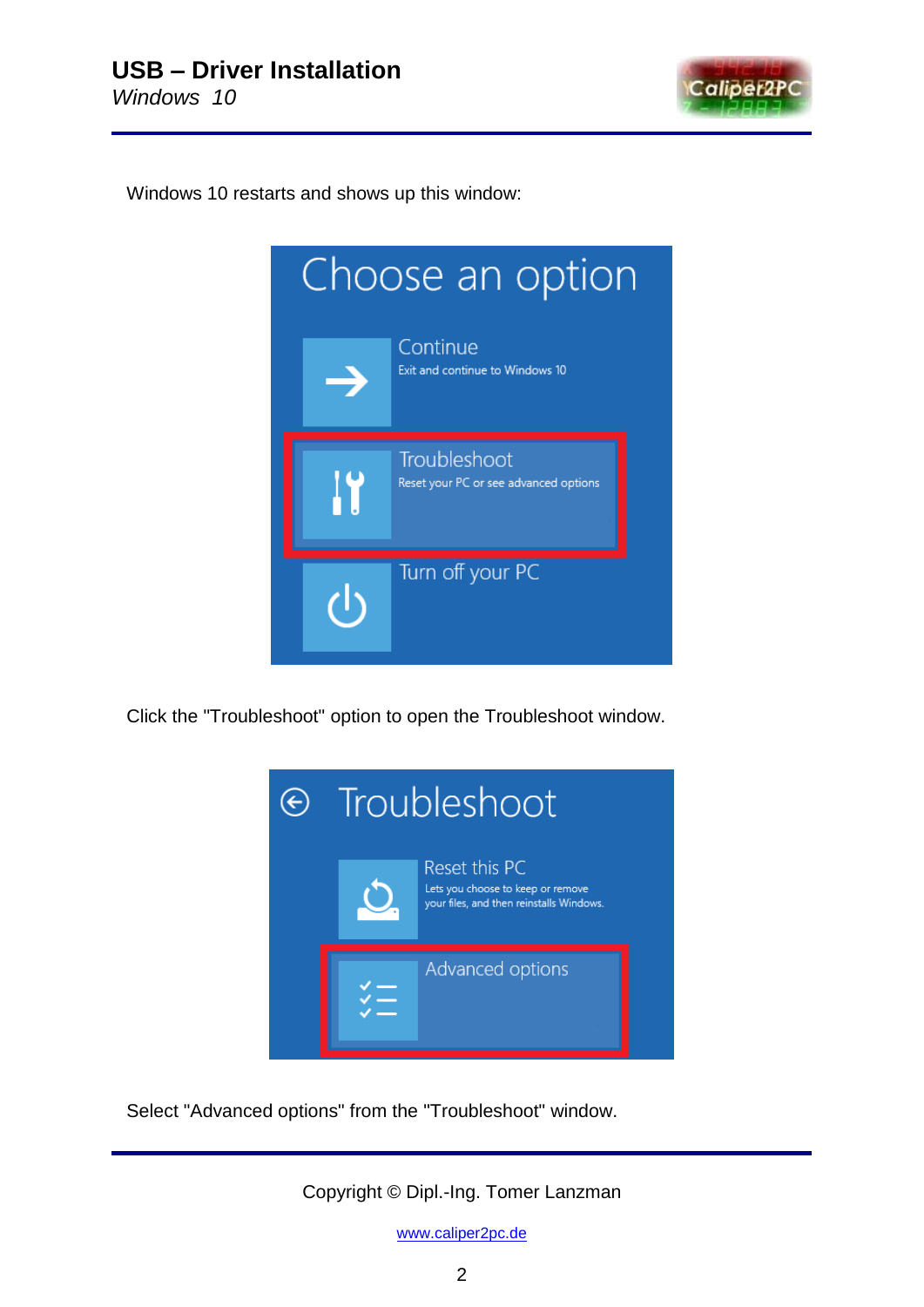

Restart

After the "Advanced options" window will show up, please click the "Startup Settings" option.

| Advanced options                      |                                                                                   |             |                                                                                 |  |  |  |
|---------------------------------------|-----------------------------------------------------------------------------------|-------------|---------------------------------------------------------------------------------|--|--|--|
|                                       | System Restore<br>Use a restore point recorded on your<br>PC to restore Windows   | $C:\Lambda$ | <b>Command Prompt</b><br>Use the Command Prompt for<br>advanced troubleshooting |  |  |  |
|                                       | System Image<br>Recovery<br>Recover Windows using a specific<br>system image file | O           | <b>Startup Settings</b><br>Change Windows startup behavior                      |  |  |  |
| $\langle \boldsymbol{\alpha} \rangle$ | Startup Repair<br>Fix problems that keep Windows from<br>loading                  |             | Go back to the<br>previous build                                                |  |  |  |

On the next windows click the "Restart" button to restart windows.

## **Startup Settings**

Restart to change Windows options such as:

- · Enable low-resolution video mode
- · Enable debugging mode
- · Enable boot logging
- · Enable Safe Mode
- · Disable driver signature enforcement
- · Disable early-launch anti-malware protection
- · Disable automatic restart on system failure

## Copyright © Dipl.-Ing. Tomer Lanzman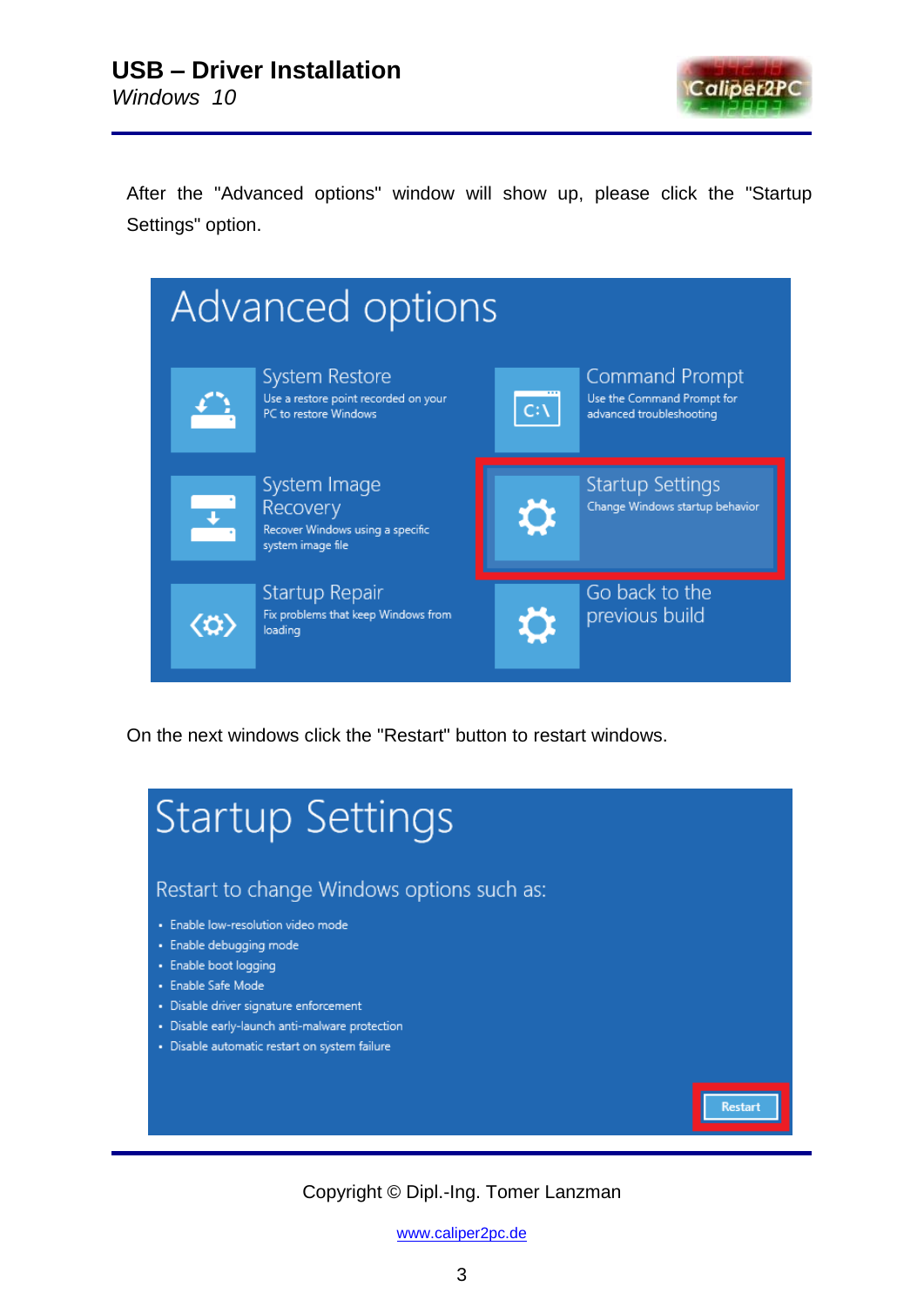

Press the "7" - key or the "F7" - key to choose the "Disable driver signature enforcement" option from the "Startup Settings" window.

> 1) Enable debugging 2) Enable boot logging 3) Enable low-resolution video 4) Enable Safe Mode 5) Enable Safe Mode with Networking 6) Enable Safe Mode with Command Prompt 7) Disable driver signature enforcement 8) Disable early launch anti-malware protection 9) Disable automatic restart after failure

After these steps Windows 10 boots with driver signature enforcement disabled so that the USB driver can be installed.

## **Connecting the Caliper2PC interface and installing the driver**

Please connect the Caliper2PC interface to your PC through a USB cable. Windows detects the new connected Caliper2PC interface.



Copyright © Dipl.-Ing. Tomer Lanzman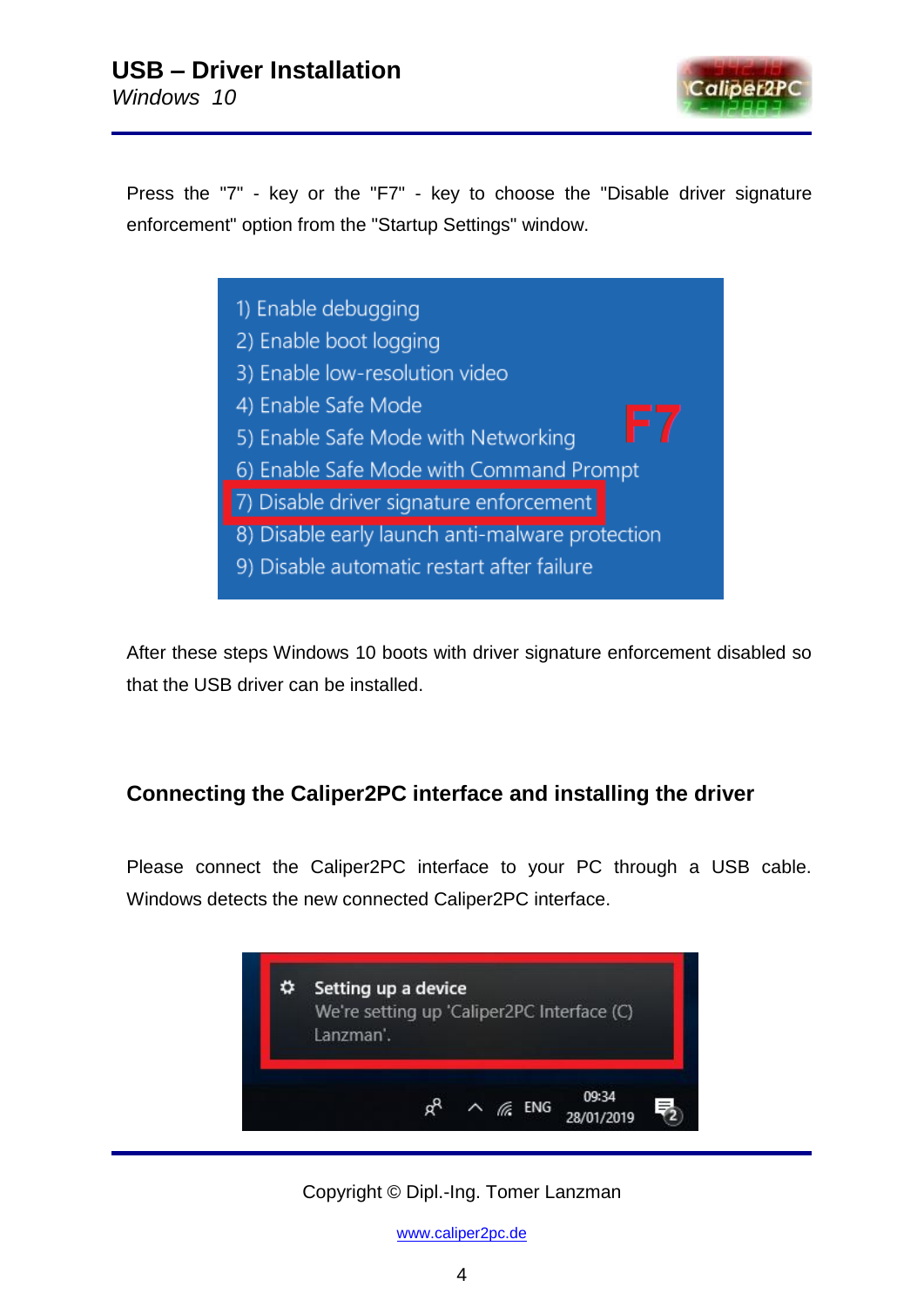

Press the "WIN" - key on your keyboard and click on the "Settings" symbol to open the "Windows Settings" window.



In the "Windows Settings" window click the "Devices (Bluetooth, printers, mouse)" option to open the "Bluetooth & other devices" window.

| Settings |                                                   |   |                                              | □ | × |
|----------|---------------------------------------------------|---|----------------------------------------------|---|---|
|          | Windows Settings                                  |   |                                              |   |   |
|          | Find a setting                                    |   | Ω                                            |   |   |
|          | System<br>Display, sound, notifications,<br>power | 瞫 | Devices<br>Bluetooth, printers, mouse        |   |   |
|          | Phone<br>Link your Android, iPhone                | ₩ | Network & Internet<br>WiFi, flight mode, VPN |   |   |

Copyright © Dipl.-Ing. Tomer Lanzman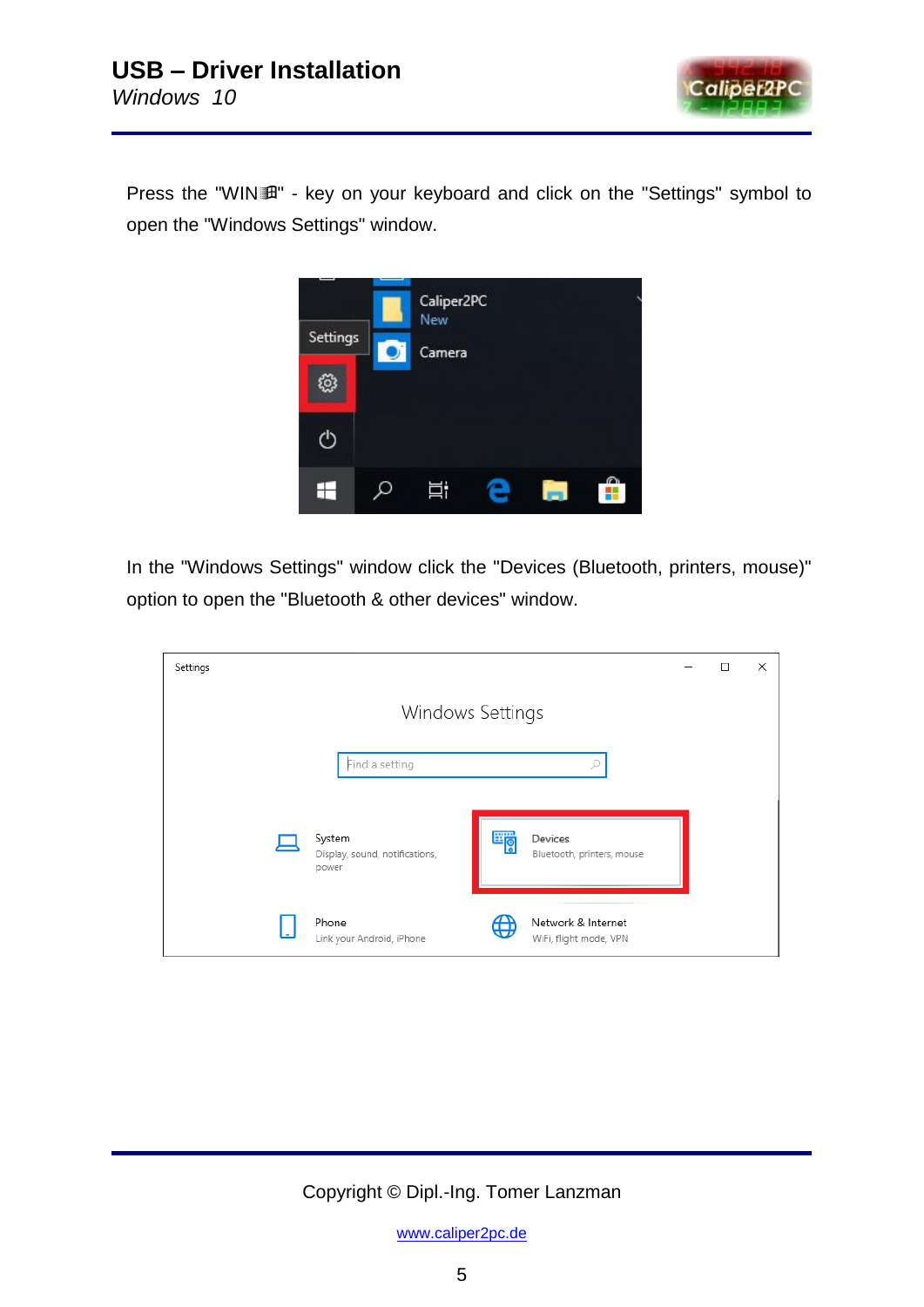

Please scroll down to "Related settings" and click "Devices and printers".



This opens the "Devices and Printers" window.



Scroll down the "Devices and Printers" window to "Unspecified" devices, where the Caliper2PC interface is listed. The yellow triangle with an exclamation mark indicates that the USB driver has not yet been installed.

Copyright © Dipl.-Ing. Tomer Lanzman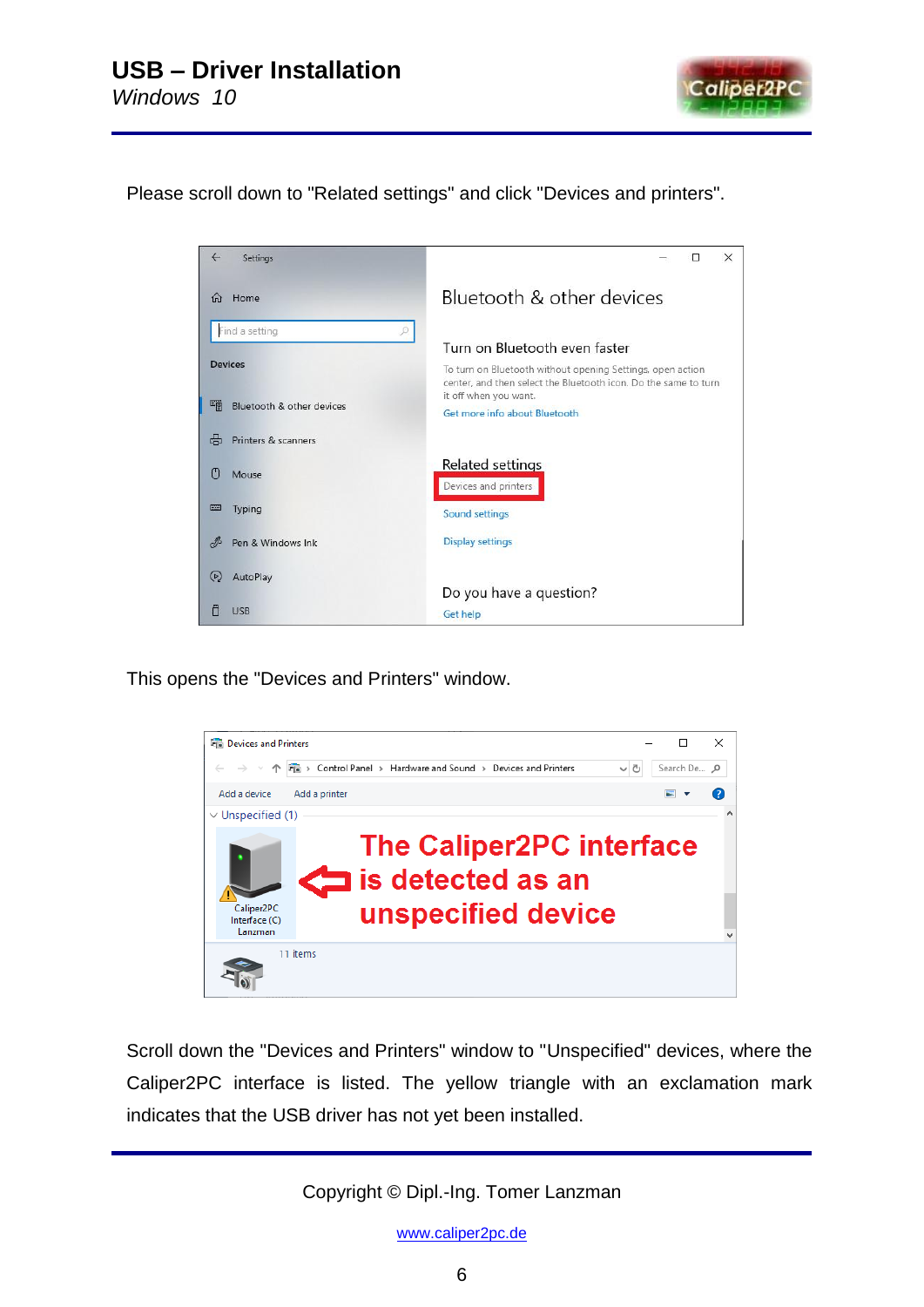

Right click the Caliper2PC Interface and choose "Properties" from the dropdown menu.



Please click on the "Caliper2PC Interface Properties" windows' "Hardware" tab.

|                                             | Caliper2PC Interface (C) Lanzman Properties<br>×                      |  |  |  |  |
|---------------------------------------------|-----------------------------------------------------------------------|--|--|--|--|
| General<br>Hardware                         |                                                                       |  |  |  |  |
|                                             | Caliper2PC Interface (C) Lanzman                                      |  |  |  |  |
| Device Information                          |                                                                       |  |  |  |  |
| Manufacturer:                               | Unavailable                                                           |  |  |  |  |
| Model:                                      | Caliper2PC Interface (C) Lanzman                                      |  |  |  |  |
| Model number:                               | Unavailable                                                           |  |  |  |  |
| Categories:                                 | Unknown                                                               |  |  |  |  |
| Description:                                | Unavailable                                                           |  |  |  |  |
| <b>Device Tasks</b><br>Devices and Printers | To view tasks for this device, right-click the icon for the device in |  |  |  |  |
|                                             | OK<br>Cancel<br>Apply                                                 |  |  |  |  |

Copyright © Dipl.-Ing. Tomer Lanzman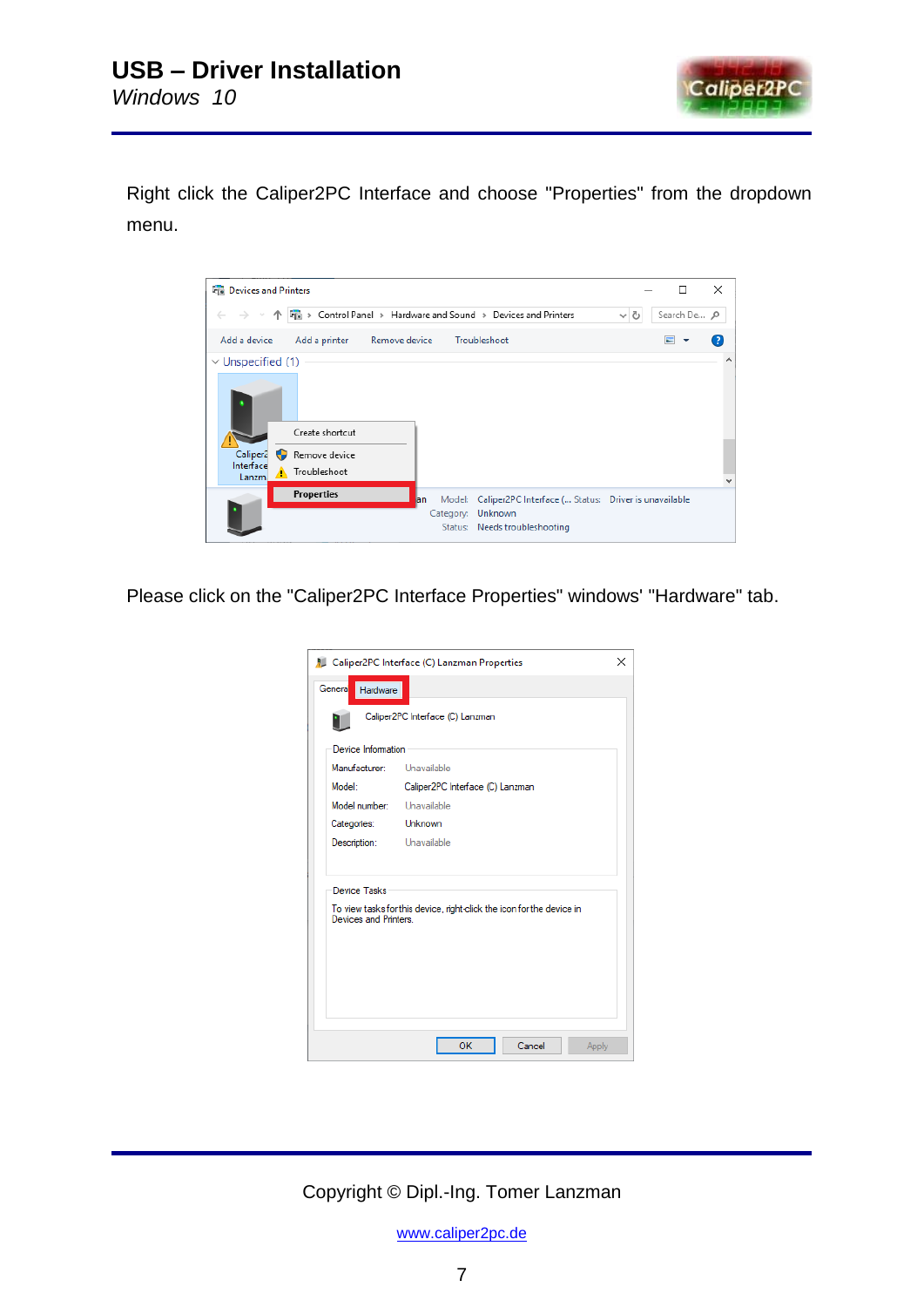

Select the Caliper2PC Interface and click the "Properties" button.

|             |                   | <b>AL</b> Caliper2PC Interface (C) Lanzman Properties                   |        |               | × |
|-------------|-------------------|-------------------------------------------------------------------------|--------|---------------|---|
| General     | Hardware          |                                                                         |        |               |   |
|             |                   | Caliper2PC Interface (C) Lanzman                                        |        |               |   |
|             | Device Functions: |                                                                         |        |               |   |
| <b>Name</b> |                   |                                                                         |        | Type          |   |
|             |                   | Caliper2PC Interface (C) Lanzman                                        |        | Other devices |   |
|             |                   |                                                                         |        |               |   |
|             |                   |                                                                         |        |               |   |
|             |                   |                                                                         |        |               |   |
|             |                   |                                                                         |        |               |   |
|             |                   |                                                                         |        |               |   |
|             |                   | <b>Device Function Summary</b>                                          |        |               |   |
|             |                   | Manufacturer: Unknown                                                   |        |               |   |
|             |                   | Location: Port #0001.Hub #0001                                          |        |               |   |
|             |                   | Device status: The drivers for this device are not installed. (Code 28) |        |               |   |
|             |                   |                                                                         |        |               |   |
|             |                   |                                                                         |        | Properties    |   |
|             |                   |                                                                         |        |               |   |
|             |                   | OK                                                                      | Cancel | Apply         |   |

Click the "Change settings" button.

|                                  | Caliper2PC Interface (C) Lanzman Properties                                                                                                                                             |                       |                       |  |  |  |
|----------------------------------|-----------------------------------------------------------------------------------------------------------------------------------------------------------------------------------------|-----------------------|-----------------------|--|--|--|
| General                          |                                                                                                                                                                                         | Driver Details Events |                       |  |  |  |
|                                  | Caliper2PC Interface (C) Lanzman                                                                                                                                                        |                       |                       |  |  |  |
|                                  |                                                                                                                                                                                         | Device type:          | Other devices         |  |  |  |
|                                  |                                                                                                                                                                                         |                       | Manufacturer: Unknown |  |  |  |
|                                  | Location:                                                                                                                                                                               |                       | Port_#0001.Hub_#0001  |  |  |  |
|                                  | Device status<br>The drivers for this device are not installed. (Code 28)<br>There are no compatible drivers for this device.<br>To find a driver for this device, click Update Driver. |                       |                       |  |  |  |
| Update Driver<br>Change settings |                                                                                                                                                                                         |                       |                       |  |  |  |
|                                  |                                                                                                                                                                                         |                       | OK<br>Cancel          |  |  |  |

Copyright © Dipl.-Ing. Tomer Lanzman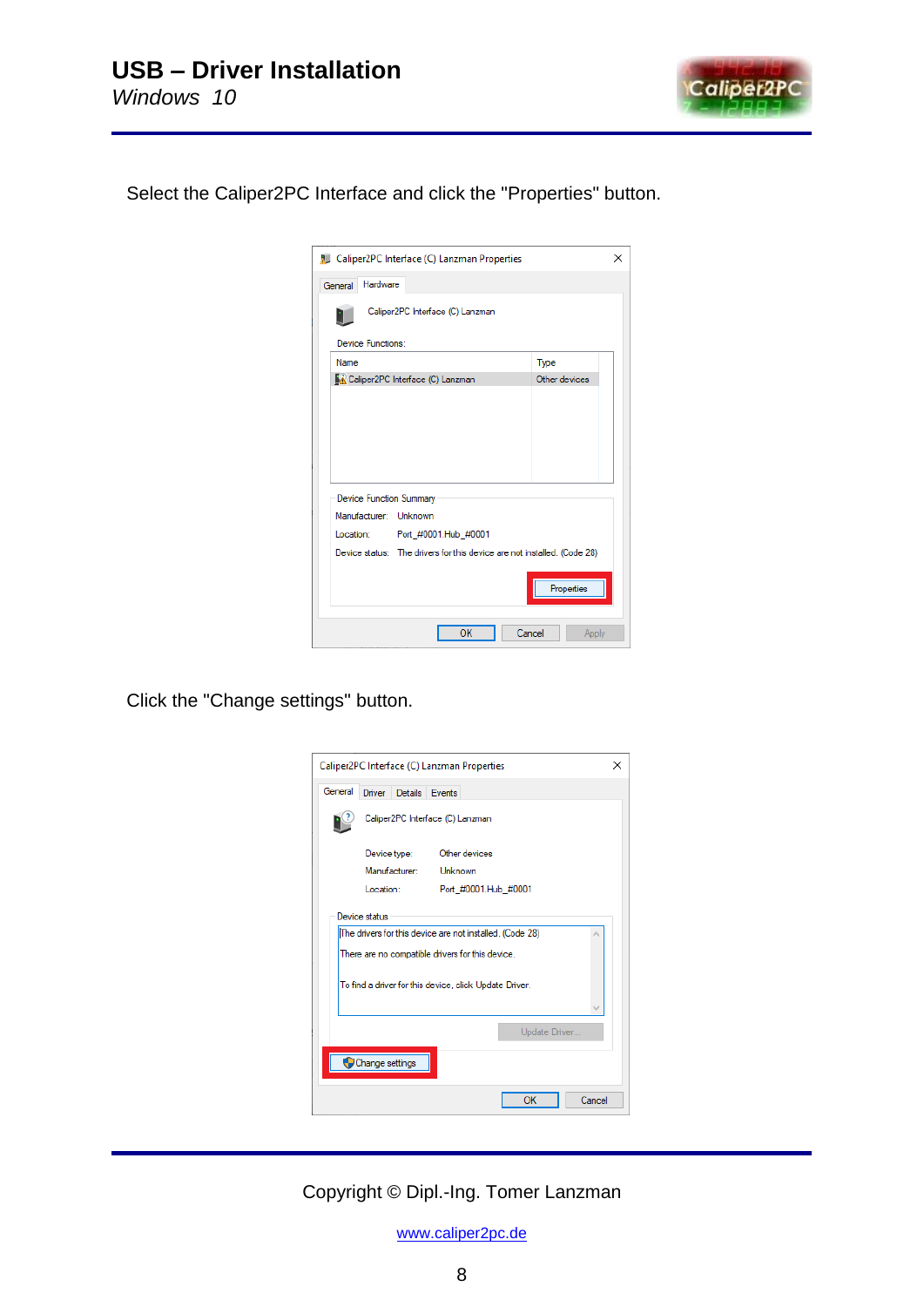

Click the "Update Driver" button.

|               | Caliper2PC Interface (C) Lanzman Properties<br>×                                                                              |                       |                      |  |  |  |
|---------------|-------------------------------------------------------------------------------------------------------------------------------|-----------------------|----------------------|--|--|--|
| General       |                                                                                                                               | Driver Details Events |                      |  |  |  |
|               | Caliper2PC Interface (C) Lanzman                                                                                              |                       |                      |  |  |  |
|               |                                                                                                                               | Device type:          | Other devices        |  |  |  |
|               |                                                                                                                               | Manufacturer:         | Unknown              |  |  |  |
|               | Location:                                                                                                                     |                       | Port #0001.Hub #0001 |  |  |  |
|               | Device status<br>The drivers for this device are not installed. (Code 28)<br>There are no compatible drivers for this device. |                       |                      |  |  |  |
|               | To find a driver for this device, click Update Driver.                                                                        |                       |                      |  |  |  |
| Update Driver |                                                                                                                               |                       |                      |  |  |  |
|               |                                                                                                                               |                       |                      |  |  |  |
|               |                                                                                                                               |                       | OK<br>Cancel         |  |  |  |

In the "Update Drivers" window please choose the "Browse my computer for driver software (Locate and install driver software manually)" option.

|                                                                                   | ×                                                                                                                                                                                        |
|-----------------------------------------------------------------------------------|------------------------------------------------------------------------------------------------------------------------------------------------------------------------------------------|
| Update Drivers - Caliper2PC Interface (C) Lanzman                                 |                                                                                                                                                                                          |
|                                                                                   |                                                                                                                                                                                          |
| How do you want to search for drivers?                                            |                                                                                                                                                                                          |
|                                                                                   |                                                                                                                                                                                          |
| $\rightarrow$ Search automatically for updated driver software                    |                                                                                                                                                                                          |
| Windows will search your computer and the Internet for the latest driver software |                                                                                                                                                                                          |
| settings.                                                                         |                                                                                                                                                                                          |
|                                                                                   |                                                                                                                                                                                          |
|                                                                                   |                                                                                                                                                                                          |
|                                                                                   |                                                                                                                                                                                          |
|                                                                                   |                                                                                                                                                                                          |
|                                                                                   |                                                                                                                                                                                          |
|                                                                                   |                                                                                                                                                                                          |
|                                                                                   |                                                                                                                                                                                          |
|                                                                                   | Cancel                                                                                                                                                                                   |
|                                                                                   | for your device, unless you've disabled this feature in your device installation<br>$\rightarrow$ Browse my computer for driver software<br>Locate and install driver software manually. |

Copyright © Dipl.-Ing. Tomer Lanzman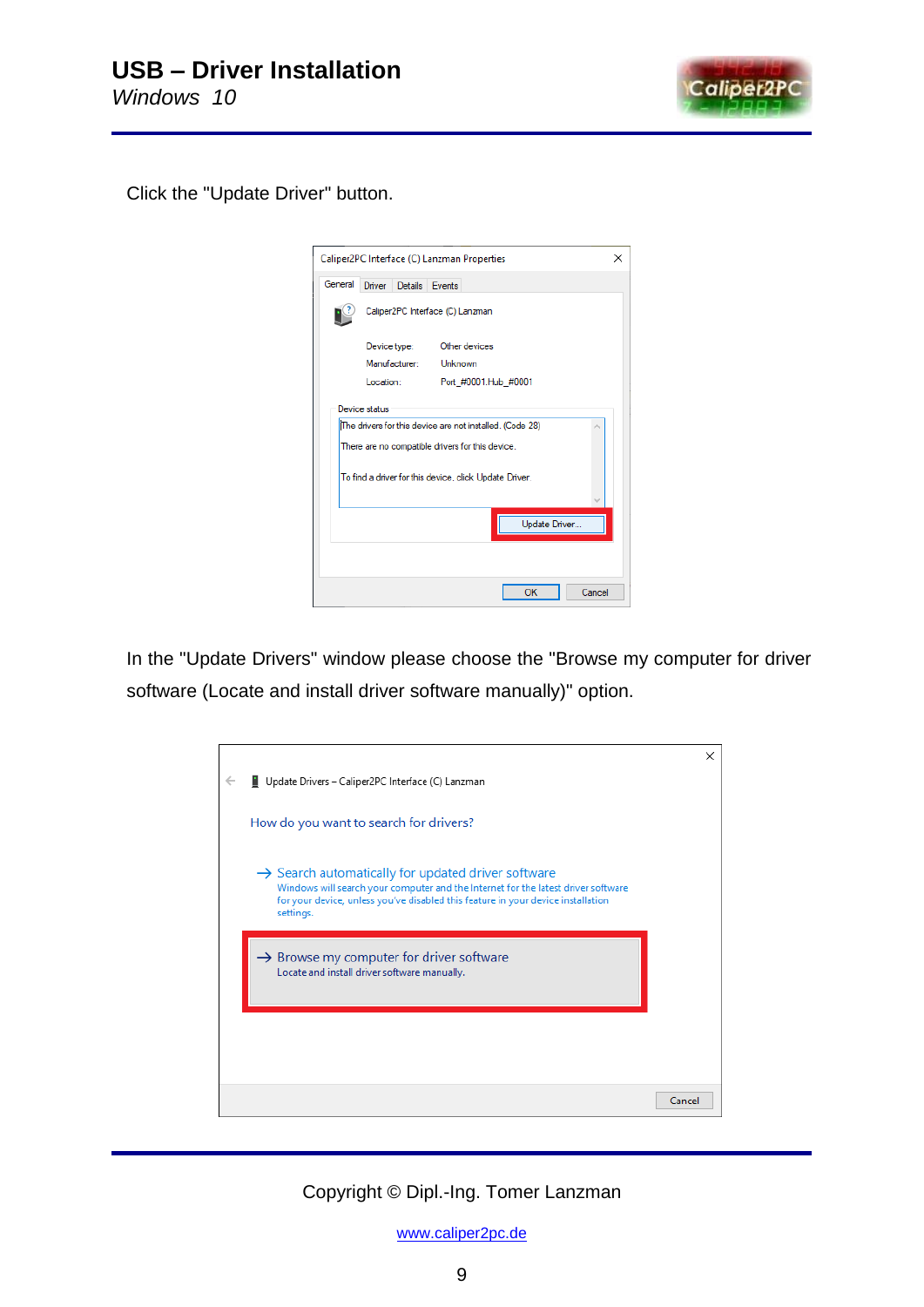

You will be asked to specify the driver's path. Please type the following path for the USB driver:

*"C:\Program Files\Caliper2PC\driver"*



Set a "V" to include subfolders and click the "Next" button.

The following "Windows Security" warning will pop up. Please choose the "Install this driver software anyway" to install the USB driver.



Copyright © Dipl.-Ing. Tomer Lanzman